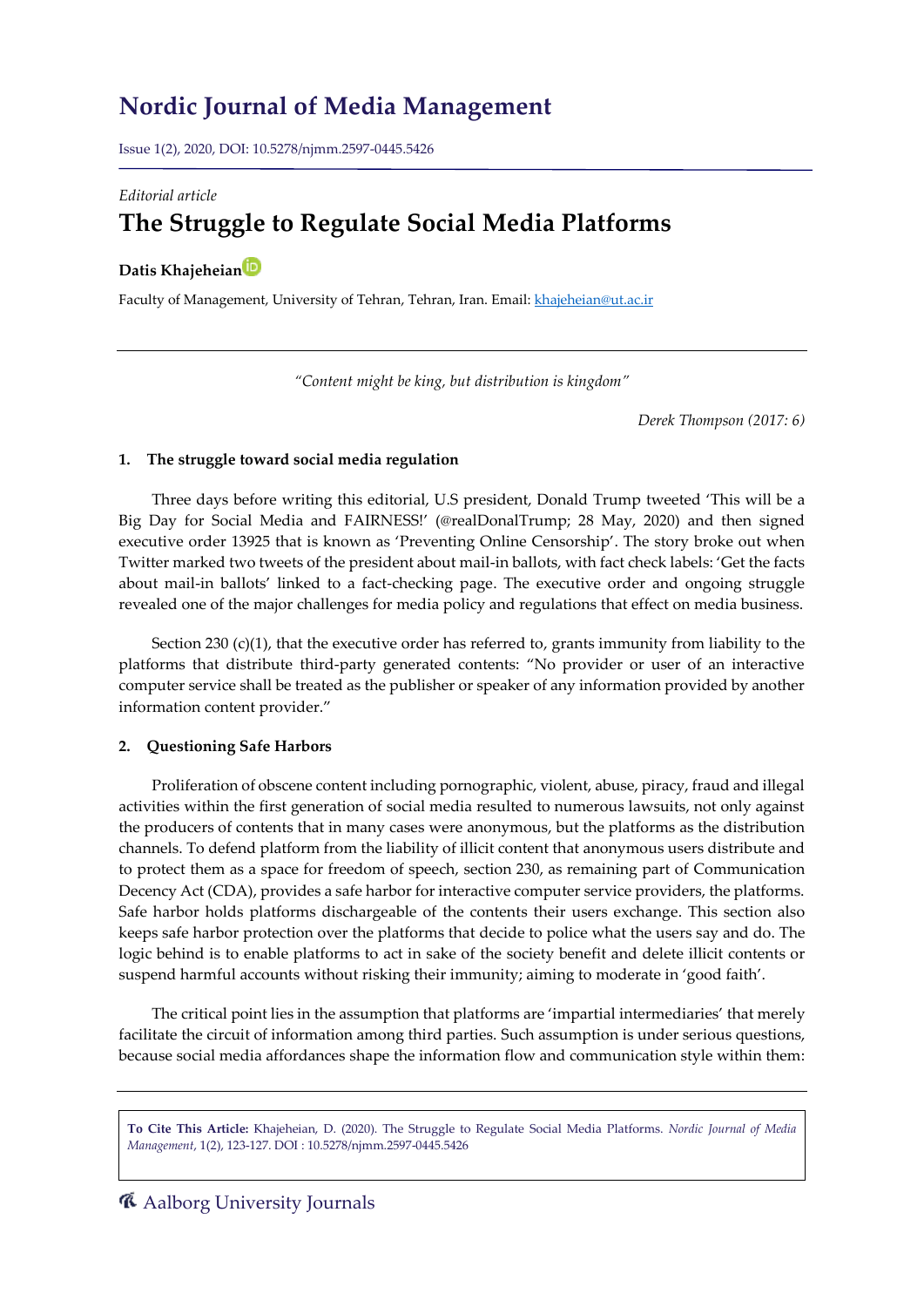"Platforms do not merely mediate communication and value exchange, but they shape the participation, what displays for who, how users directed toward some content or keep away from specific content, how information to be collected and processed and presented by algorhytm, *toward particular ends*" (Gillespie 2018: 257). The '*particular end'* can distinguish the intention of social media owners from goof faith, and lead them to do intervention to the circulating contentsbased on their interests. Therefore, the asumption that platforms act impartialy should be replaced with the natural intention of businesses to intervene and direct the information flow based on their own interest.

#### **3. Blackholes: Anti-Web Characteristics of Platforms**

I started this article by a quote from Derek Thompson in his book 'Hit Makers'. If content is king, the platforms that transfer the content to the target audiences are the territory under command of this content. Thanks to their access to the billions of people as active users, social platforms are 'the kingdoms' of our era, and the playground of the kings, the best contents. Nicholas Ostler in his impressive book 'Empires of the Word' (2005) innovatively reviewed the history of the world from languages' territories and explained how each language as an empire ruled the territory and conflicted with other ones. I borrow this concept from him and argue that empires of platforms have shaped a new world order, this time not political, but technological. Rule of these platforms on our lives has created new challenges along with wonderful opportunities. One major challenge for me is that they are, more or less, content and information blackholes.

In my classes I frequently use a spectrum of Facebook and Instagram to show how much platforms can be open or closed. While Facebook, and at some level, Twitter are open platforms, that made their data accessible with search engines, Instagram as a closed platform do not provide any chance for search engines to access the text-content such as captions. Instagram, surprisingly, even does not provide possibility of search inside the platform for its own users (at least until the time of writing this essay), that makes this platform a real information blackhole. If you have read something interesting somewhere in this platform but do not remember where, you have almost no chance to find it. The same is the case with messengers, such as WhatsApp or Telegram, latter is very popular in my country, Iran. While use of platforms are very easy because of mobile applications, the problem is that exchange of information in such platforms means burring that information and making it out of access of others for future uses. If someone investigates the history of Persian Web, they suddenly face a fall of information. Information that is created and consumed suddenly declines, not because users stopped generating content, but because they moved to the platforms and left their content in abandoned Telegram channels, Ruinous Viber chats, Obsolete WhatsApp groups, and other 'blackholes' that trapped the contents inside and failed to expose them to public. I believe this 'Anti-Web' characteristic of platforms is a challenge that demands academic attention.

#### **4. A Look at the future**

This article is not a critical note against social media; in the contrary, it aims to shed light on the inevitable challenges that platforms' owners and managers must consider to advance their business in a beneficiary way for the society and other stakeholders. Struggle over social media regulation in US will take place in other countries in the world, especially in the entrepreneurship-supporting economies. Platforms promoted media entrepreneurship by providing the individuals and small enterprises access to niche markets to deliver value. They are building blocks of an entrepreneurial economy and the main grounds for innovative activities. However, they need to adopt some new requirements to benefit themselves, society and other businesses. Policy makers can help this process by drafting some measures to free data from the blackhole after a certain period of time, or to ask social platforms to share some levels of data that can be used for analysis of social patterns, preferences, trends etc. This can be seen as payback of platforms to the democracies that made their businesses doable. This is not a cost for platforms, but expanding the value of data by other stakeholders such as governments, society, non-for-profit organizations and research institutions.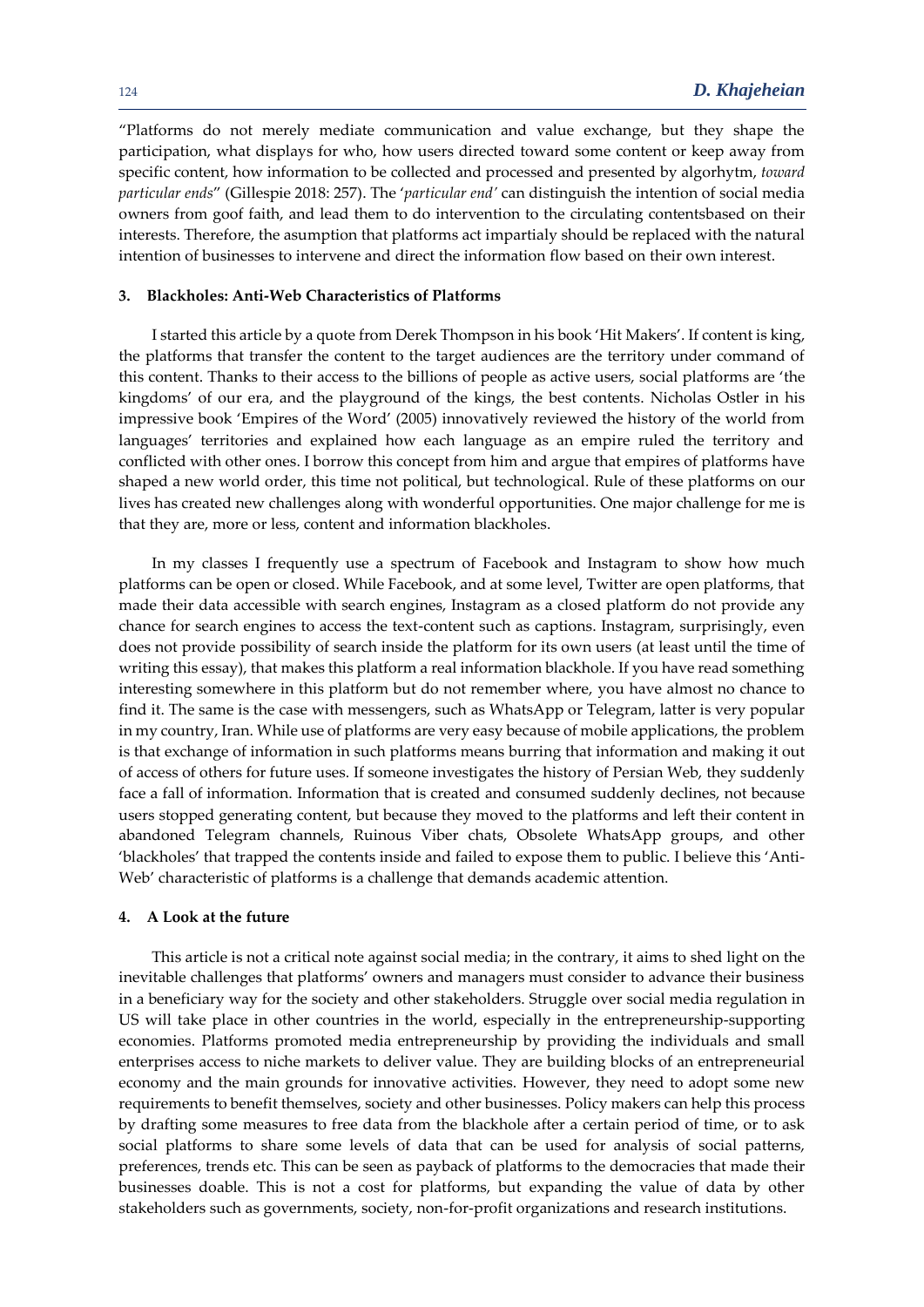This issue impacted academic research works too. Cross-platform research is also poorly developed, and most of social media studies remain single-platform (Rogers, 2018). One reason is, again, the exclusive control asserted by platforms on data that do not give them any reason to provide the researchers access to the dara. API and hashtags are the main tools for extracting data from social media and to increase the access to data, researchers need expensive software such as premium versions of NodeXL. Regulating platforms to give access to researchers can benefit the businesses and societies by promoting the knowledge about cross-platform behaviors and social trends.

It is imperative for policy makers and regulatory institutions to bear in mind that Section 230 has been set in mid-1990s, when social media were not invented yet and their wide application and various aspects were not known to all. In such situation, apparently the technological regulations lag behind the novel and emerging needs. This is what I touched on in my policy review, addressing FCC for telecommunication act. I discussed that as an employee of Aalborg University I was involved in developing a platform technology, and within two months, the service evolved from the primary design and new concept emerged; so how regulation can be set for such a fast-paced technology that even the innovator is not sure about the final product and also it will be obsoleted within months or few years? Due to this, I proposed that there is a gap between regulations and the technology which widens as time lapses and for this reason, communication act should set policy rather than regulations (Khajeheian, 2016).

I suggest that censorship is not just removal of contents, but it can be considered as hiding the users' content (in public level) from the search engines and imprisoning them inside the walls of platform. Regulating platforms for making the content searchable for external users, or revealing data in public discussion groups in a specific time, like the copyright holding time, can give rise to some ideas that are study-worthy in future research. I believe we need new revisions in telecommunication law for releasing information out of ownership of platforms and to enforce them to share it with search engines.

Nordic Journal of Media Management declares its readiness and tendency to consider publishing related research works on the subjects of the challenges and opportunities for regulating social media platforms, both from policy and business-wise.

#### **5. Articles in this issue**

This issue includes 6 articles that are selected from the receiving submissions after rounds of review. As well as the inaugural issue, I am happy to see participation of high-profile scholars from outstanding institutions and universities in development and promotion of this newly launched journal. Authors from USA, Germany, Denmark, Switzerland, Spain, Portugal and China have contributed in this issue. I summarize the subjects that are covered by the articles of this issue as following: Audience, media entrepreneurship, platform, business model, transaction cost economics, and advertising ecosystem.

Sylvia Chan-Olmsted, Lisa-Charlotte Wolter and Elisa Dorothee Adam participated with a study of video consumption behavior. In their article 'Towards a video consumer leaning spectrum: A medium-centric approach', an extensive systematic literature review has been used to develop a leaning spectrum that can replace traditional lean-back or lean-forward consumption. This spectrum has two dimensions of leaning direction and leaning degree. The results of their study can be used in enhancing advertising effectiveness.

The second article of this collection is authored by Min Hang, one of the first researchers in the area of media entrepreneurship. In her article entitled 'Media and Entrepreneurship, A Revisit with a Decade of Progress: A Bibliometric Analysis of Media Entrepreneurship Research Between 2005 and 2017', she conducted a bibliometric analysis of published articles from 2005 to 2017, that is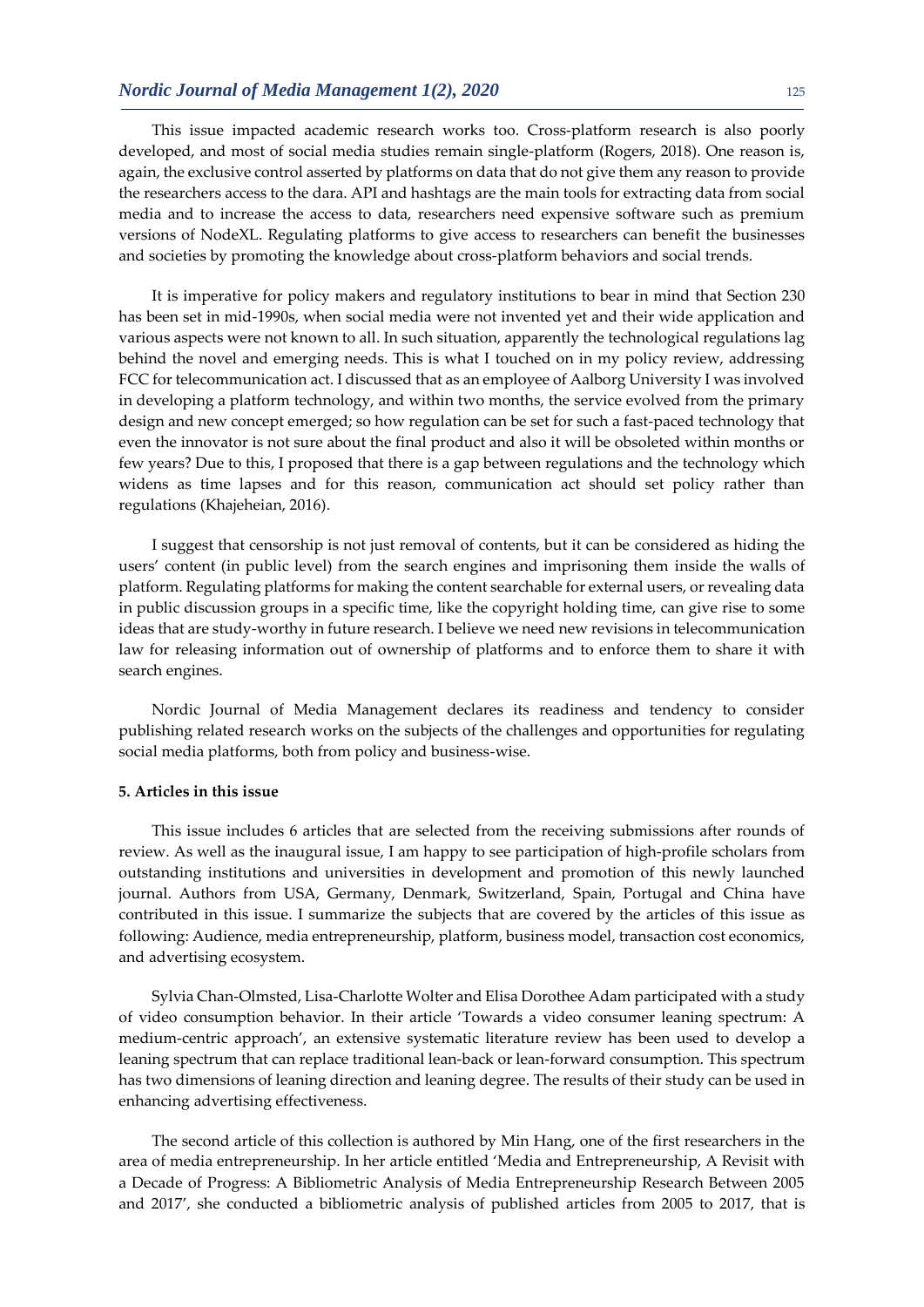recognized as a booming era for media entrepreneurship publications. She contends that the media entrepreneurship study has entered to a new stage of its lifecycle from 2017 onwards, which can be labeled as growth stage. This article provides a bright picture of the research in the stage of introduction.

The third article is authored by Cinzia Dal Zotto and Afshin Omidi, both from University of Neuchâtel in Switzerland. Their article, 'Platformization of Media Entrepreneurship: A Conceptual Development' is a conceptual article that develops media entrepreneurship from a platformization framework. They suggest that media entrepreneurs need to be equipped with a multi-paradigmatic lens to sustain the media industry and enjoy the opportunities and confront with challenges of governments' interventions and monopolistic initiatives. They also suggested four areas for domains of study of platformization of media entrepreneurship, including business studies, software studies, political economy, cultural and labor studies.

Outsourcing or in-house managing decisions has been an important concern of organizations in general, and media firms in particular. Marta Magadán-Díaz and Jesús Rivas-García studied the role of knowledge intensive business systems in outsourcing decisions of Spanish publishers. In their article that is entitled 'A Transaction Cost Economics View on Outsourcing Decision in Spanish Publishing Industry', they surveyed 310 publishers and understood that application of KIBS is a facilitator of innovation and a key to successful adoption of new business models by the studied publishers. They also realized that use of this knowledge systems is moved from production to distribution.

The fifth article comes again from Iberia, where Miguel Crespo, Ana Pinto-Martinho, Caterina Foà, Miguel Paisana, Pedro Caldeira Pais studied the business models that media entrepreneurs adopt to sustain in the media market of Portugal. In their research, 'Business Models of Journalistic startups in Portugal: an analysis of product innovation, dissemination and monetization in media enterprises' they identified business model of five journalistic startups via interviews with editorial managers of each case. By thematic analysis of interviews, they illustrated Business Model Canvas for every single startup and showed how they manage innovation, dissemination and monetizing from the journalistic content.

Last article of this special issue addresses the change in advertising ecosystem due to technological advances in media industry. Kristian Sund and Henrik Jensen investigated the challenges of advertisers in finding an agency as partner. In their article 'Marketing Challenges and Advertising Partner Selection: Exploring Advertiser-Agency Relationships in the Danish Media Industry', they interviewed 146 Danish advertisers about their partner selection challenges and strategies. They identified a list of challenges that advertisers face in today media market, then they showed that agencies adopted new multi-channel business models to better serve their clients. Finally, they found out that advertisers prefer to employ multiple agencies in various types rather than hire one partner as a single-step shop. Their study contributes to our understanding of how relationships between advertisers, media and agencies as three main actors of advertising market change and re-establish.

The above selected articles have been selected after at least two rounds of double-blinded peer reviews as well as an editorial evaluation, and recognized as valuable research works that contribute to our knowledge from the different aspects of field of media management, and as well, relevant to the business perspective of this journal. I expect that such level of contribution continues in the articles that will be published in the future issues of this journal, and different business aspects of underdeveloped subjects in media management will be investigated and explored.